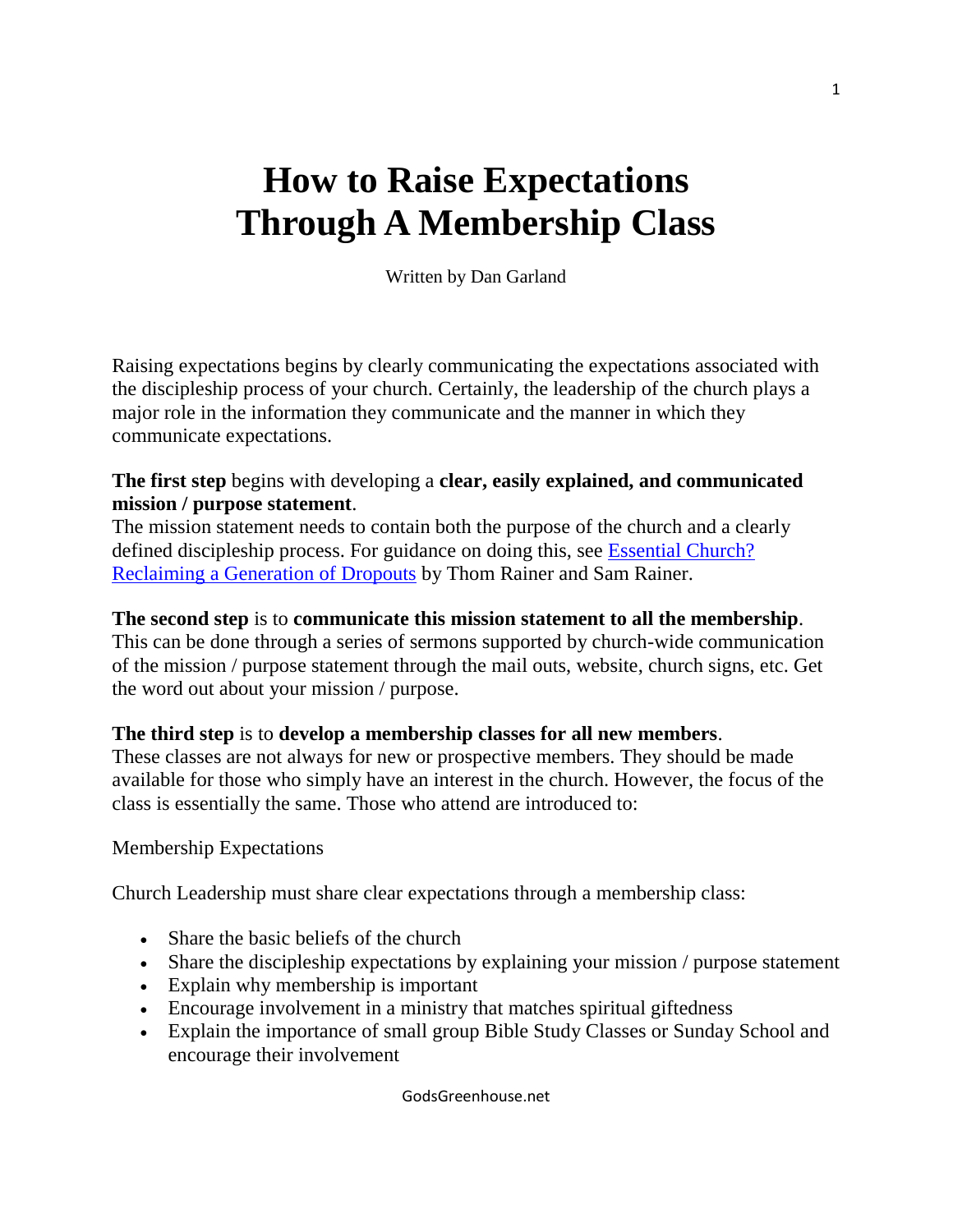- Explain why and how to support the church financially
- How to participate in the Great Commission and spread the Good News to friends and relatives

"The expectation part of the class lets those present know how they can become members of the church, and what is expected of members. It is that latter aspect that is critical in the essential church. Many of the dechurched today tell us that they never heard what was expected of them. They thus "fell through the cracks" without anyone noticing." [\(Essential Church,](http://oreb.bssb.org/product/?isbn=0805443924) p. 215)

Intentional Relationships

New and prospective members are asking:

- Can I develop friends in this church?
- Where do I fit in?
- Am I needed?

Existing members must be taught and encouraged to take time to develop new friendships with new members. If a person cannot name at least six others as a friend in the first six months they are likely to drop out. Small groups or Sunday School must be one of the most important concerns of the church for its new members. Small Groups / Sunday School Involvement provides for:

- Relationships / Fellowship
- Accountability / ministry
- Bible Study / Discipleship
- Ministry Opportunities
- Prayer / Personal needs
- Understanding of what is going on in the church

## Ministry Involvement

- New Members should be asked to participate in some type of ministry within the first three months after they have joined the fellowship
- Every aspect of church life should point toward ministry involvement and getting people connected to life and mission of the church body

In the Membership Class discover: